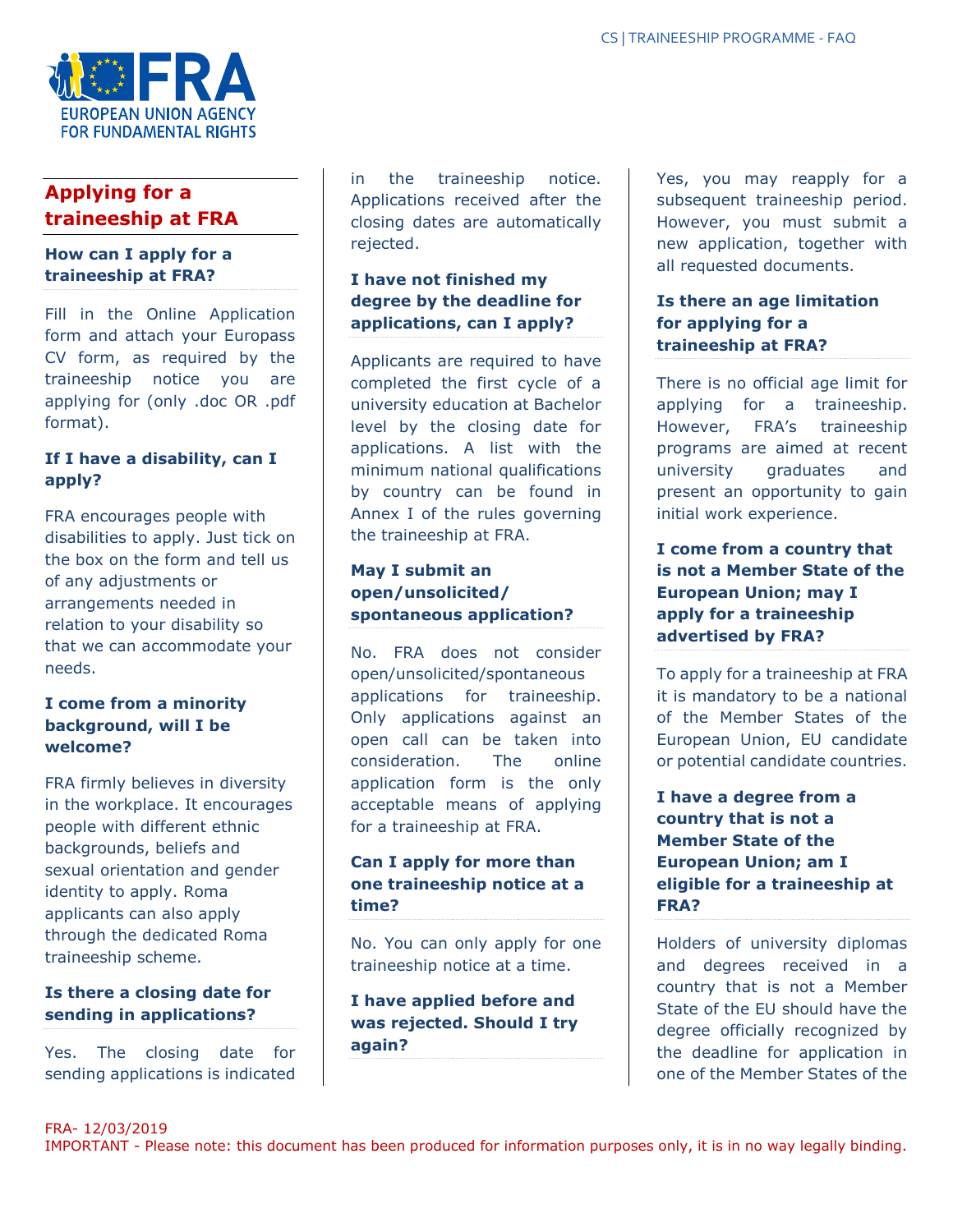

European Union, EU candidate or potential candidate countries.

## **What language should I use in my application for a traineeship at FRA?**

At the Agency, we work mainly in English, therefore a very good knowledge of this language is an essential requirement to do a traineeship at FRA. Applications can be submitted in one of the 24 EU languages; however, in order to facilitate the selection procedure it would be better to submit your application in English. For the same reason, the documents concerning traineeship at FRA are only available in English.

# **What do I do if I encounter technical problems while submitting my online application form?**

In case of technical problems it is your responsibility to notify FRA as soon as possible, by sending an e-mail to **recruitment@fra.europa.eu** and by providing a description of the problem and a screenshot of the message you received from the system. This will allow us to promptly investigate any technical issue.

**I have sent my application but I discovered that I made a mistake when filling out the application form.** 

# **How can I correct the mistake?**

Submitting an application more than once before the closing date is possible, it will result in the latest submission being taken as the final, authoritative version. If you would like to withdraw your application or make any change within the deadline, please send an email to:

#### **recruitment@fra.europa.eu**

with your request clearly stating the number of your application.

## **How will I know that FRA has received my application?**

After submission of your application you will receive by email an acknowledgement of receipt confirming that your application has been successfully submitted.

#### **How are trainees selected?**

FRA makes its selection of trainees on the basis of the applications received. The eligibility check is carried out by the Corporate Services Unit. The list of eligible candidates is forwarded to the FRA units and shortlisted in line with the requirements of the Agency. Before a final decision is taken candidates may be contacted over the phone to check availability, knowledge skills and to discuss reciprocal

expectations. The telephone interview is held in English.

# **Will I be informed about the outcome of my application in any case?**

Successful applicants are contacted by Corporate Services and informed by letter about the outcome of their application. They will receive a traineeship offer and a traineeship contract indicating the dates of the traineeship period. Due to the high number of applications, candidates who are not shortlisted are not contacted. Information on the closure of the selection process will be posted at FRA webpage.

# **Can I have a part-time traineeship?**

No. All candidates who are accepted for a traineeship must work full time, which at FRA means 40 h/week and 8 h/day same as FRA's staff members.

# **Practical Information about Vienna**

# **Does FRA provide any kind of accommodation?**

No. Finding and paying for accommodation is entirely your responsibility.

#### **How do I reach FRA?**

FRA is located in the city center, therefore you have several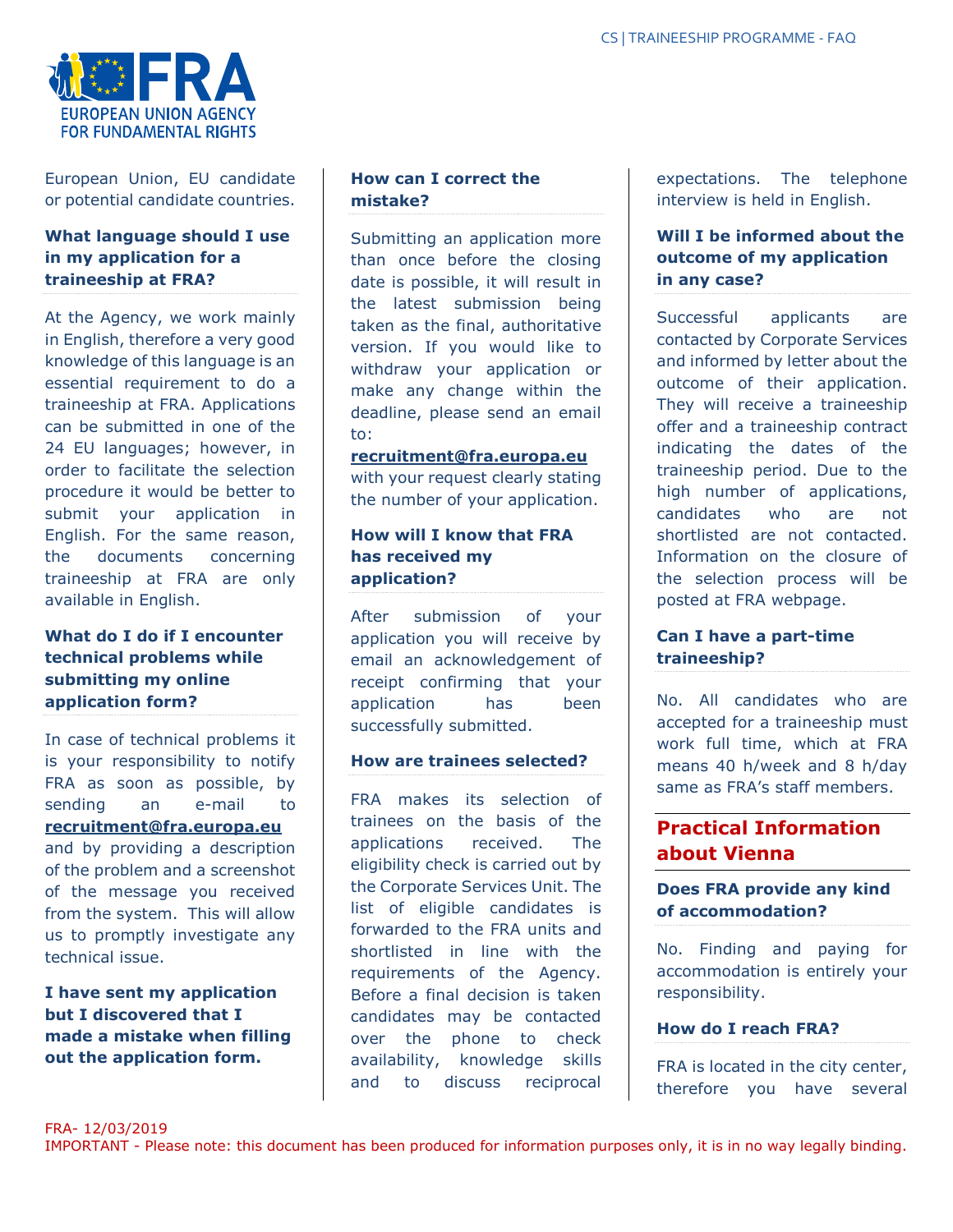

transport options. If you are traveling by U-bahn (the Viennese underground metro) the nearest station is Karlsplatz (U1, U2 and U4) and from there you only need to walk through Resselpark for around 8 minutes. If the tram suits you better you can take the tram 71 or the tram D and just cross the road to reach FRA.

# **What do I need to open a bank account in Vienna?**

To open a bank account you will need your ID card or the passport; a copy of your contract; and an address.

Note: *Once you have finished filling out the forms, and the bank representative processes them, they will provide you with a welcome pack providing information about the bank`s services and the account details and assign you a personal banker who can help you in the future with any question you might have. Bank cards are sent by post within a few days (depending on the bank). With Bank Austria you may go pick up the card at the office in a couple of days.*

# **Your first day at the FRA**

**When do I come/start on my first day?**

All FRA trainee contracts start on the 1st or the 16th day of the month. Should this day be a weekend or public holiday you do not need to report to FRA for work. Please report to FRA reception by 10.00 a.m. on the first normal working day (i.e. Monday to Friday). If a different time is set you will be informed in due time.

# **Who do I ask for on my first day?**

You should ask Corporate Services who is the responsible person for FRA traineeship program.

#### **Is there a dress code?**

There is no strict code at FRA. Staff are expected to dress in a tidy manner and appropriately for their work. It is normal for staff to dress more formally for meetings, conferences and events that require so.

# **What will happen on my first day?**

There will be a welcome briefing where the main elements of your traineeship will be explained to you. You will have a chance to meet all the other trainees. Corporate Services will answer any questions you may have and arrange for your supervisor to bring you to the Department where you are assigned.

# **Do the documents to be presented on the first day need to be original versions?**

Not necessarily. You can either provide copies of the documents certified by the responsible institution OR you can present the original documents and provide a regular photocopy that will be certified by HR. But be aware that failure to provide the documents might lead to the immediate withdrawal of the traineeship.

**I would like to know what is expected from me. Is there any guide or task checklist to know what I am going to do during my traineeship from the first day?**

You will receive a task description on your first day. The task description will set your tasks for the period of your traineeship. It would be normal for the tasks to change/develop during your traineeship.

# **Being a trainee at FRA**

**Are all applications and applicants that come to the FRA treated in the same way?**

FRA applies a policy of equal opportunities and accepts applications without bias on the grounds of gender, race, colour, ethnic or social origin, genetic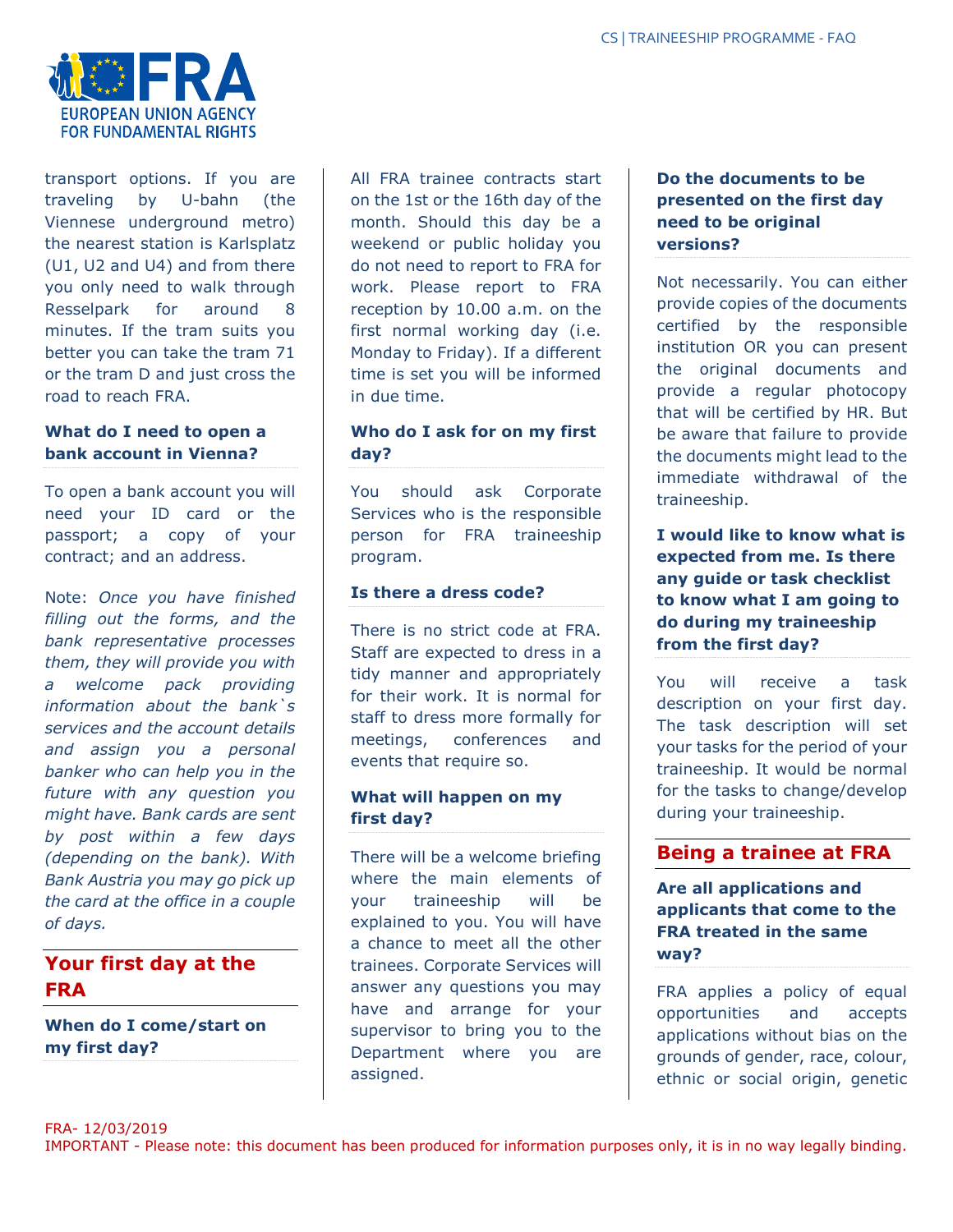

features, language, religion or belief, political or any other opinion, membership of a national minority, property, birth, disability, age, gender identity or sexual orientation.

# **If I have a disability, will I be able to work at FRA?**

FRA endeavors to provide an accessible working environment. If you have a disability, just indicate in advance any adjustments or arrangements needed in relation to your disability so that we can accommodate your needs. Upon receipt of proper justification, trainees with disabilities may receive a supplement to their grant (see article 8.4 of the Rules governing the traineeship program).

# **How long is the traineeship?**

The maximum traineeship period is up to 12 months long. For each traineeship circle, the duration is fixed by the Director.

# **Can the traineeship period be extended?**

FRA traineeship is intended to last for maximum 12 months.

# **When am I paid?**

Your grant will be paid during the running month. Please ensure that you provide your bank details to the Corporate Services, through the filling in of the Financial Identification form, in order to proceed with the payment of your grant.

#### **Am I exempt from taxes?**

Yes, there is no taxation applied on your grant.

### **When do we receive our travel allowance?**

Selected trainees will get the travel allowance incurred at the beginning and at the end of the traineeship according to the address in their application.

# **What are the working hours and what days am I supposed to work?**

The regular working hours are from Monday to Friday between 8:30 to 13:00 and 14:00 to 17:30. (1 hour lunch break to be taken after 12:00 and return from your break no later than 14:30). The core time is from Monday to Friday between 9:30 to 12:00 and 14:30 to 16:00 (15:00 on Friday).

#### **Do we have a canteen at FRA?**

On the 6th floor there is a space named Canteen with tables and chairs where you can have your lunch. In the Canteen space you can use a kitchen with microwaves, fridge and dishwasher, as well as a vending machine. Please keep in mind

that the FRA does not provide any catering or kitchen service. You are encouraged to take one-hour lunch break, whether in the Canteen, terrace or outside of FRA.

**What happens if for some reason I need to stop my traineeship due to personal problems, such as serious sickness of a family member back in my country?**

You are advised to inform your supervisor and Head of Unit, and after their approval, make an immediate appointment with Corporate Services.

# **What is my leave entitlement?**

A total of 2 days leave per month. You apply for annual leave online via the TiMa HR system. Please refer to the sections 7, 8 and 9 of the Article 7 – Rights and Duties for the information on special kinds of leave entitlements.

# **Can I take my whole annual leave entitlement the last 2 weeks of my traineeship?**

Your leave entitlement may be used at any time during your traineeship. But be aware that before submitting a leave request you must have the approval of your supervisor. After his/her consent you will need to submit your leave

FRA- 12/03/2019